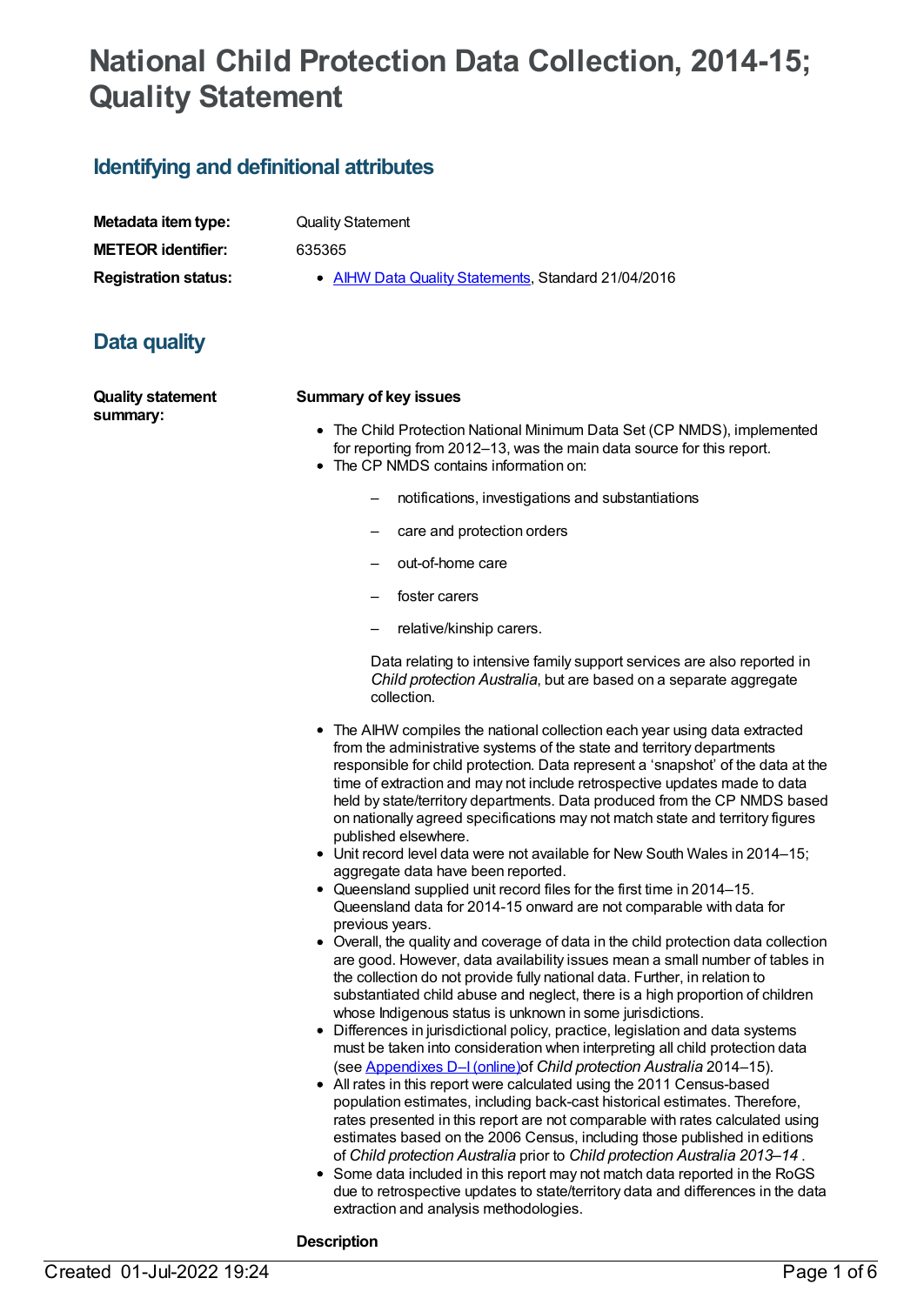In Australia, statutory child protection is the responsibility of state and territory governments. Each state and territory department responsible for child protection assists vulnerable children who are suspected of being abused, neglected, or otherwise harmed, or whose parents are unable to provide adequate care or protection. A number of government and non-government organisations share a common duty of care towards the protection of children and young people. Departments responsible for child protection investigate, process and oversee the handling of child protection cases. Children and their families are assisted by being provided with, or referred to, a wide range of services. The data for this collection are collected from each of the eight state and territory departments responsible for child protection, and the AIHW collates and analyses these data. The CP NMDS was implemented in 2012–13. The data are extracted from the administrative systems of the state and territory departments according to definitions and technical specifications to which those departments and the AIHW have agreed. This data collection represents the only national source of child protection data. The collection is a part of the child welfare series of reporting. Ongoing funding of this series is specified in the Memorandum of Understanding between the AIHW and state and territory departments responsible for children and families services and in the associated 3 year Schedule (2014–2016) for national child protection work. Work is overseen by informal working groups, including the Children and Families Data Network. **Institutional environment:** The AIHW is a major national agency set up by the Australian Government under the *Australian Institute of Health and Welfare Act 1987* (Cwlth) to provide reliable, regular and relevant information and statistics on Australia's health and welfare. It is an independent statutory authority established in 1987, governed by a management board and accountable to the Australian Parliament through the Health and Ageing portfolio. The AIHW aims to improve the health and wellbeing of Australians through better health and welfare information and statistics. It collects and reports information on a wide range of topics and issues, ranging from health and welfare expenditure, hospitals, disease and injury and mental health to ageing, homelessness, disability and child protection. The Institute also plays a role in developing and maintaining national metadata standards. This work contributes to improving the quality and consistency of national health and welfare statistics. The Institute works closely with governments and non-government organisations to achieve greater adherence to those standards in administrative data collections to promote national consistency and comparability of data and reporting. One of the main functions of the AIHW is to work with the states and territories to improve the quality of administrative data and, where possible, to compile national data sets based on data from each jurisdiction, to analyse the data sets and disseminate information and statistics. The *Australian Institute of Health and Welfare Act 1987*, in conjunction with the compliance provisions of the *Privacy Act 1988* (Cwlth), ensures that the data collections managed by the AIHW are kept securely and under the strictest conditions to preserve privacy and confidentiality. For further information, see the AIHW website [www.aihw.gov.au](http://www.aihw.gov.au).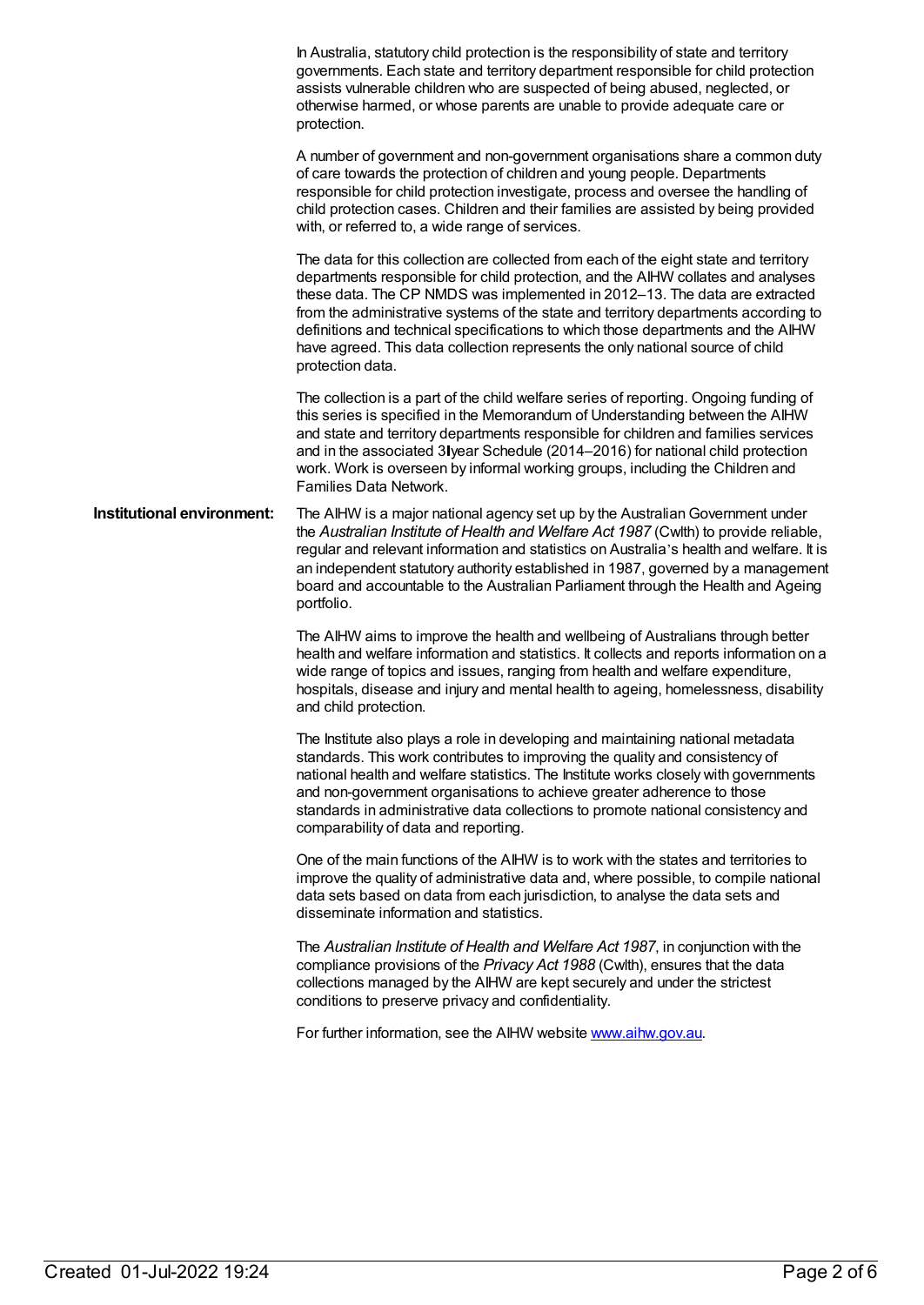| <b>Timeliness:</b>    | The reference period for the 2014–15 National Child Protection Data Collection is<br>from 1 July 2014 to 30 June 2015. Data relating to child protection investigations<br>includes investigation outcomes recorded up until 31 August 2015, to maximise the<br>currency of these data items.                                                                                                                                                                                                                                                                                                                                   |
|-----------------------|---------------------------------------------------------------------------------------------------------------------------------------------------------------------------------------------------------------------------------------------------------------------------------------------------------------------------------------------------------------------------------------------------------------------------------------------------------------------------------------------------------------------------------------------------------------------------------------------------------------------------------|
|                       | The state and territory departments responsible for child protection provide data to<br>the AIHW annually, after the end of each financial year. For the 2014–15 collection,<br>the first iteration of data was due to the AIHW by 30 October 2015, and data were<br>finalised for all states and territories in November 2015. Data from the 2014–15<br>Child Protection Collection were published in April 2016.                                                                                                                                                                                                              |
|                       | The data for each collection period are released in the AIHW's Child protection<br>Australia annual publication.                                                                                                                                                                                                                                                                                                                                                                                                                                                                                                                |
| <b>Accessibility:</b> | Publications containing national child protection data, including the annual Child<br>protection Australia reports, are available on the AIHW website<br>www.aihw.gov.au/child-protection/. These reports are available free of charge.<br>Concurrent with the annual publication, key findings are also presented online.                                                                                                                                                                                                                                                                                                      |
|                       | Requests for unpublished data can be made by contacting the AIHW. See<br>http://www.aihw.gov.au/data/. A cost-recovery charge may apply to requests that<br>take substantial resources to compile. Depending on the nature of the request,<br>requests for access to unpublished data may require approval from the state and<br>territory data custodians and/or the AIHW Ethics Committee.                                                                                                                                                                                                                                    |
|                       | General inquiries about AIHW publications can be made to the Digital and Media<br>Communications Unit on (02) 6244 1032 or via email to info@aihw.gov.au.                                                                                                                                                                                                                                                                                                                                                                                                                                                                       |
| Interpretability:     | Supporting information on relevant mandatory reporting requirements, legislation,<br>jurisdictional policy and data systems are presented at the <b>Appendixes D-I</b><br>(online) of the Child protection Australia reports. Supporting information is also<br>provided in the footnotes accompanying tables and the report Glossary. Chapter 1<br>of the report provides an overview of the child protection process and data<br>collection. Readers are advised to consider all supporting and contextual<br>information to ensure appropriate interpretation of analyses that the AIHW<br>presents.                         |
|                       | Metadata for the Child Protection Collection is currently being updated for entry on<br>to METeOR, the AIHW's online metadata repository.                                                                                                                                                                                                                                                                                                                                                                                                                                                                                       |
| <b>Relevance:</b>     | The Child Protection Collection is the authoritative source of national Australian<br>child protection data.                                                                                                                                                                                                                                                                                                                                                                                                                                                                                                                    |
|                       | The collection includes several modules on notifications, investigations and<br>substantiations; care and protection orders; out-of-home care, foster and<br>relative/kinship carers; and intensive family support services. Where available,<br>these collections provide information on children within each system and the child<br>protection cases, placements and households relating to children.                                                                                                                                                                                                                        |
|                       | The overlaps between the three primary modules (notifications, investigations and<br>substantiations; care and protection orders; and out-of-home care) have also been<br>analysed at the national level. The collection has a range of information about<br>children who come into contact with the child protection system, including their age,<br>sex, Indigenous status and living arrangements. Data are also collected on the<br>main type of substantiated abuse or neglect that has occurred: physical abuse,<br>sexual abuse, emotional abuse or neglect and the co-occurrence of these types of<br>abuse or neglect. |
|                       | The collection also includes the numbers of admissions to, and discharges from,<br>care and protection orders and out-of-home care; and information on households<br>providing foster and relative/kinship care placements.                                                                                                                                                                                                                                                                                                                                                                                                     |
|                       | As well as providing information on the current collection period, the collection also<br>enables some trends to be examined, providing a valuable source of data for<br>monitoring various components of the child protection system. Overall, these data<br>give a detailed view of statutory child protection in Australia.                                                                                                                                                                                                                                                                                                  |
|                       | Data sourced from national child protection collections are used for reporting under<br>the National Framework for Protecting Australia's Children 2009-2020 (AIHW<br>2013a) and in the annual RoGS for all jurisdictions except New South Wales.                                                                                                                                                                                                                                                                                                                                                                               |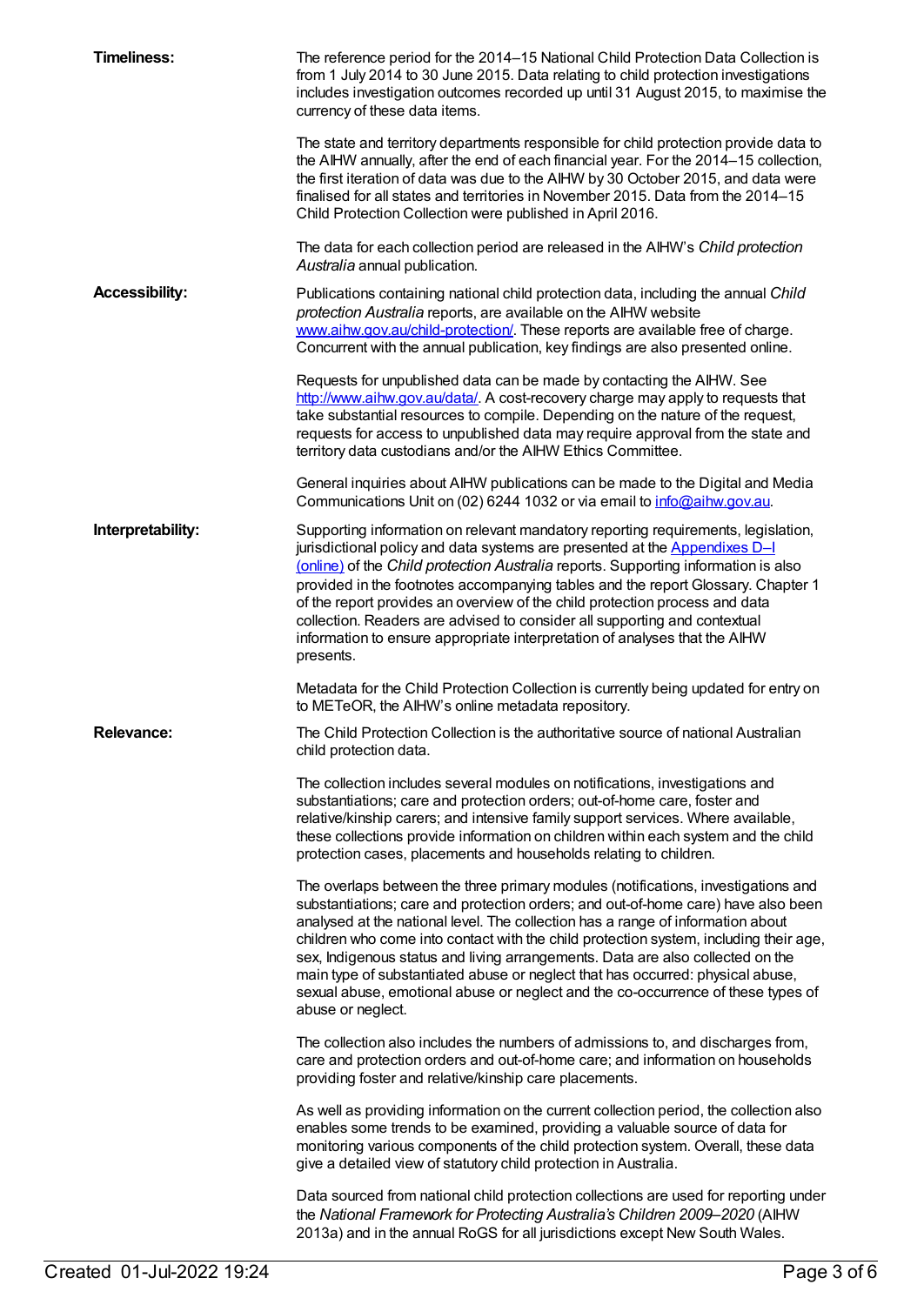**Accuracy:** Data for the child protection collections are extracted each year from the administrative systems of the state and territory departments responsible for child protection in Australia, according to definitions and technical specifications agreed to by the departments and the AIHW. Data represent a 'snapshot' of the data at the time of extraction and may not include retrospective updates made to data held by state/territory departments. Data produced from the CP NMDS based on nationally agreed specifications may not match state and territory figures published elsewhere.

> Some data included in this report may not match data reported in the RoGS due to retrospective updates to state/territory data and differences in the data extraction and analysis methodologies.

#### **Scope and coverage**

National child protection data are based only on those cases reported to departments responsible for child protection and therefore are likely to understate the true prevalence of child abuse and neglect across Australia. Further, notifications made to other organisations, such as the police or non-government welfare agencies, are included only if they were also referred to departments responsible for child protection.

As children may receive a combination of child protection services there are important links and overlaps between the notifications, investigations and substantiations; care and protection orders; and out-of-home care data modules. For example, children who are the subjects of substantiations may be placed on care and protection orders, and many children on care and protection orders are also in out-of-home care. The overall number of children receiving child protection services—along with the overlaps between the separate data modules—were reported for the first time in 2012–13.

Each year, a number of children are the subjects of more than one notification and/or substantiation during the year. The proportion of children who were the subject of more than one substantiation in the year was reported for the first time in 2012–13.

Ongoing work is being undertaken on the CP NMDS to broaden the scope of the national data collection and to improve comparability of data across jurisdictions.

#### **Data quality**

Overall, the quality and coverage of the child protection data collection are good. However, data availability affects the interpretability of some data presented.

- Information on SES can be recorded at different times: at the time the abuse or neglect took place, or at the time of the notification, investigation or substantiation.
- *Children aged 0–17 who were the subjects of substantiations of notifications received during 2014–15, by Indigenous status* should be interpreted with caution due to the high proportion of children whose Indigenous status was unknown in Western Australia and Tasmania (14% and 21%, respectively).
- Data on children substantiated in 2013–14 who were subsequently placed on care and protection orders within 12 months were not available for New South Wales.
- Data on households exiting foster care and relative/kinship care were not available for New South Wales.
- Data on relative/kinship carer households with a placement during the year were not available for Queensland.
- Data on the age of children commencing intensive family support services were not available for South Australia and the Northern Territory.
- Data on the living arrangements of children commencing intensive family support services were not available for South Australia and Tasmania.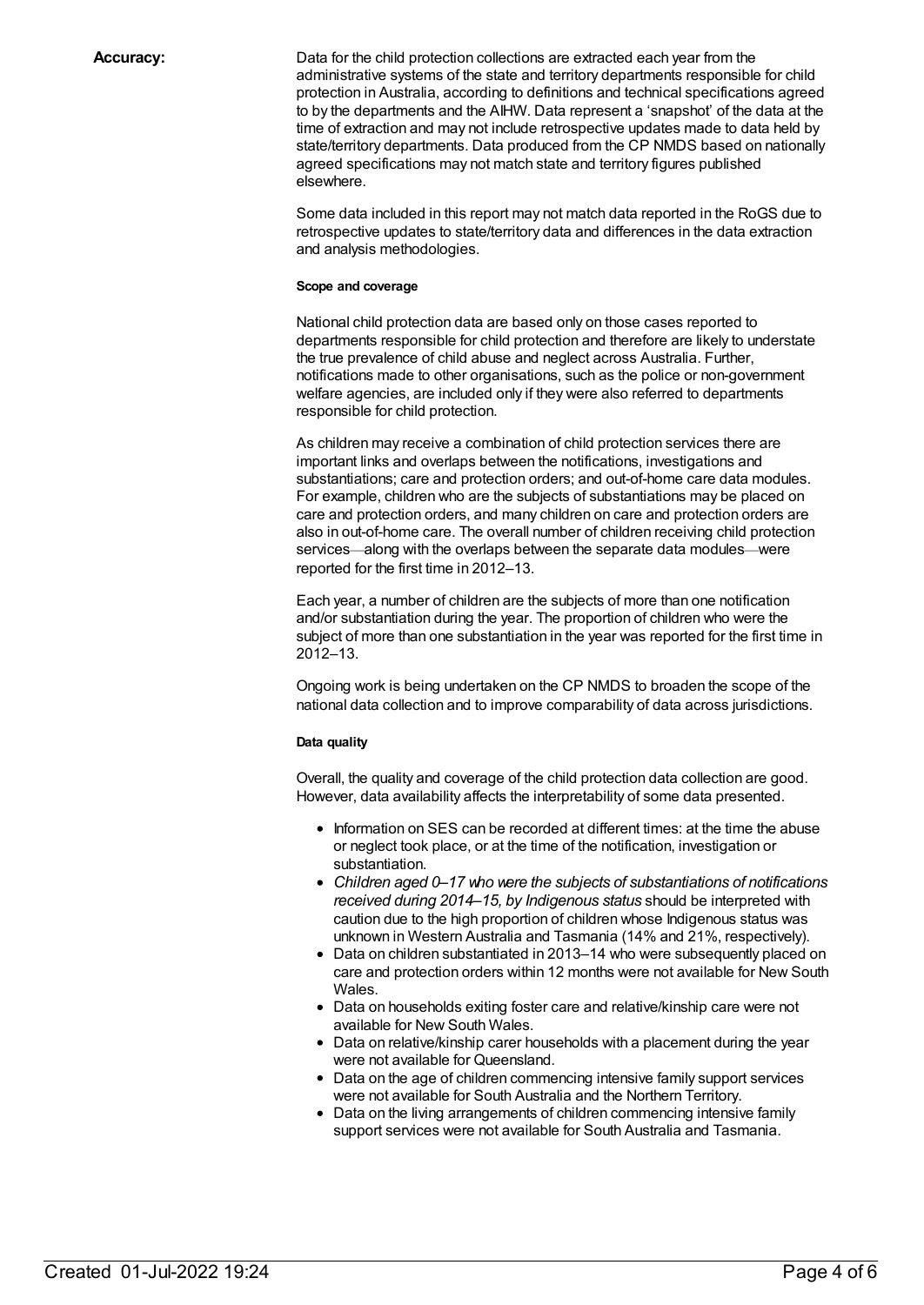**Coherence:** National child protection data have been provided to the AIHW since 1993 under the agreement between the AustralianGovernment, the states and territories and the AIHW concerning the provision of data on welfare services. In 1993, separate reports were published on child abuse and neglect (*Child abuse and neglect Australia 1990–91*) and care and protection orders (*Children under care and protection orders Australia 1990–91*).

> *Child protection Australia 1996–97* contained consolidated information on several child protection data modules (notifications, investigations, substantiations; care and protection orders; and out-of-home care) for the first time. *Child protection Australia* has subsequently been released as an annual report in that format. Limited data on intensive family support services were included for the first time in *Child protection Australia 2003–04*. Data on foster carer households were included for the first time in *Child protection Australia 2009–10* and relative/kinship carer data were included for the first time in *Child protection Australia 2010–11*. New analyses included for the first time in *Child protection Australia 2012–13* related to:

- unique children receiving child protection services in each jurisdiction
- the number of substantiations per child
- co-occurring types of abuse and neglect
- SES
- average day measures of children on orders; children in out-of-home care; and carer households approved/authorised to provide funded out-of-home care placements.

The ability to replicate and expand on existing national reporting was the primary focus of the new unit record level collection following the implementation of the CP NMDS in 2012–13. Existing national technical specifications were retained and clarified as part of this process.

The following changes were made to national reporting in 2014–15:

- Data relating to *Children who were the subjects of substantiations, by type of family in which the child was residing* are not reported due to data availability and quality concerns.
- The reporting categories used for *Number of investigations by source of notification* have been reduced from 16 to 12 by aggregating data for several related categories.

It is standard practice to present 5-year trends in data, as changes in state and territory legislation, policy/practice and information management systems reduce the ability to accurately compare data over longer periods. Changes that have an impact on the data are provided as caveats to the data and in relevant appendixes to *Child protection Australia* reports.

The revised methodology used by the ABS to obtain estimates of the resident population for Indigenous and non-Indigenous children in 2014–15 resulted in an increase in estimates of the number of Indigenous Australians based on the 2011 Census compared with those based on the 2006 Census (see ABS 2013a). This means that rates calculated with the 2011 Indigenous population estimates are lower than those based on the 2006 Census. To maintain consistency in the denominator and allow comparisons over time, all rates for the period 2010–11 to 2014–15 have been calculated using the 2011 Census-based population estimates, including back-cast historical estimates. Therefore, rates presented in this report are not comparable with rates calculated using estimates based on the 2006 Census, including those published in editions of *Child protection Australia* prior to *Child protection Australia 2013–14* .

### **Data products**

**Implementation start date:** 01/07/2014

### **Source and reference attributes**